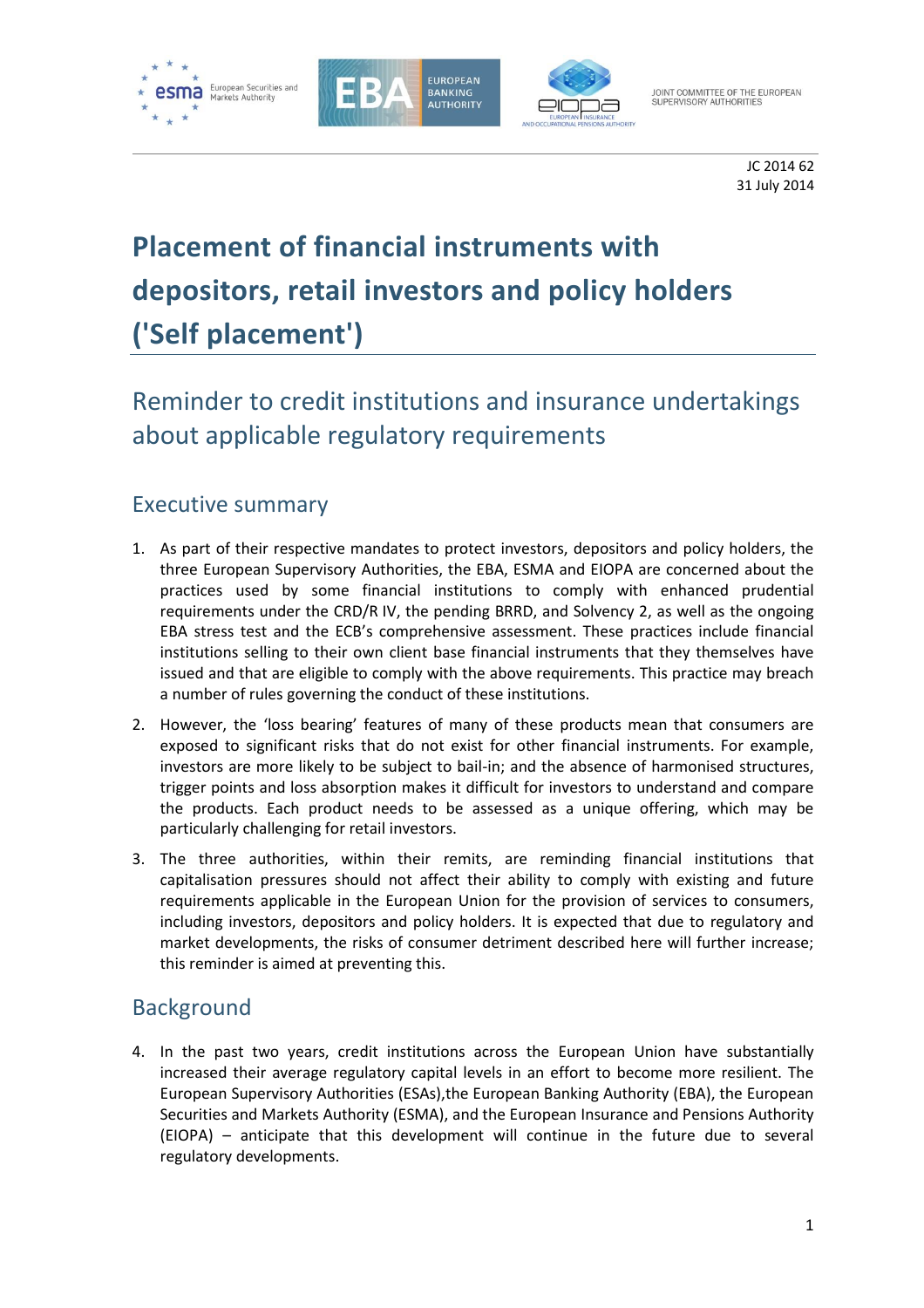





- 5. Firstly, the Capital Requirements Directive (CRD IV) and the Capital Requirement Regulation (CRR) will require credit institutions to gradually enhance capital buffers and increase capital ratios to a total of at least 10.5% (including capital conversion buffers) by 2019.
- 6. Secondly, the upcoming Bank Recovery and Resolution Directive (BRRD) stipulates that banks will need to build up sufficient loss-absorbing capacities to enable a failing bank to be stabilised without the need for a bail-out using public funds. This includes a mechanism for writing down (or bailing in) shareholders followed by unsecured creditors. In a resolution situation or when authorities have declared the non-viability of a bank, they have to bear losses and be bailed in for an equivalent of 8% of a bank's liabilities before recourse to public funds and the Single Resolution Fund, which is to be funded by financial institutions. A bail-in tool for all outstanding and newly issued debt has to be applied as of 1 January 2016.
- 7. Thirdly, the capital adequacy threshold in the Asset Quality Review (AQR) by the European Central Bank (ECB) and the capital threshold in the baseline scenario of the ongoing EBA stress test for 2014 are 8% Common Equity Tier 1 (CET1). In addition, a threshold of 5.5% CET1 applies in the adverse scenario of the stress test. If capital levels in the comprehensive assessment or EBA stress test fall below these thresholds, remedial action must be taken. Capital shortfalls may only be covered by CET1 capital instruments. Additional capital instruments, including a mandatory conversion into CET1, such as Additional Tier 1 (AT1) capital, may be used to a limited extent, a maximum of 1% overall risk weighted assets (RWA), to cover shortfalls arising from the adverse stress test scenario.
- 8. Finally, in the insurance sector, insurance undertakings will be required to comply with an enhanced capital adequacy regime as set out in the pending Solvency 2 Directive, introducing a three-pillar, fully risk-based system for (re)insurance undertakings. These pillars include requirements for capital, governance/risk management and disclosure to market/supervisory reporting. In the context of this note, capital requirements need to be fulfilled by 1 January2016.
- 9. With reference to their legislative remits, the three European Supervisory Authorities have assessed how financial institutions across the EU have chosen to comply with emerging (and previous) regulatory requirements when providing services to their clients. In some Member States, financial institutions were found to be raising capital from retail investors and/or their own depositors or policy holders by placing financial instruments that they had issued and that are more likely to bear first losses and be subject to a bail-in.
- 10. Furthermore, the existence of cross-sectoral financial conglomerates may also increase the risk of concentration; these entities may attempt to benefit from existing relationships with consumers of other financial institutions in the group, such as undertakings in the insurance sector distributing instruments from credit institutions in the same group to their customers, who may sometimes be less aware of the risks involved with these products. These instruments have been, and are being, sold using a large variety of (often non-standardised) designations such as subordinate debt securities, hybrid/convertible securities, participation capital securities, mandatory convertible bonds or contingent convertibles (CoCos), to mention a few.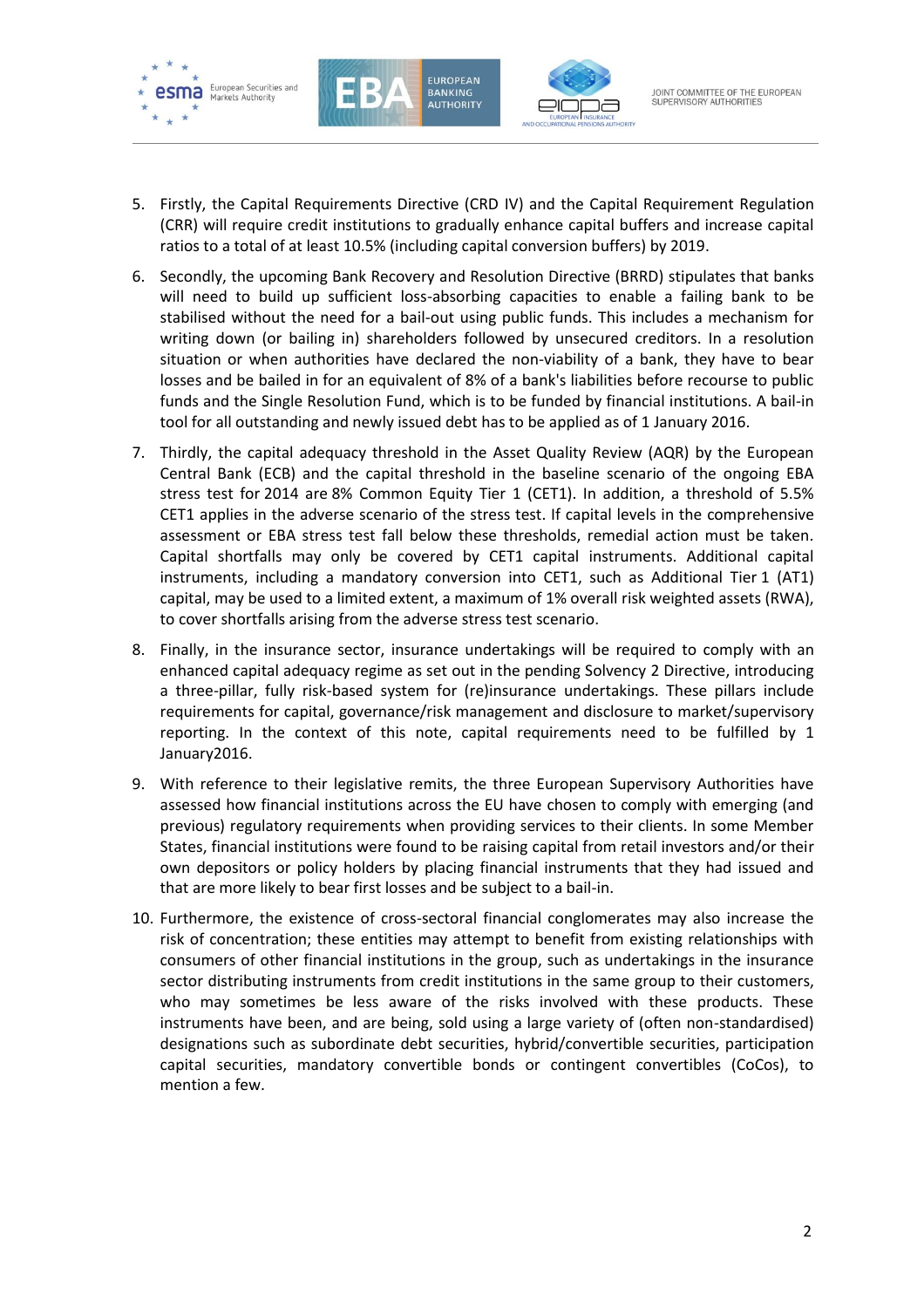





## Risks of consumer detriment

- 11. There are multiple reasons why institutions raise capital from their own clients: it is cheaper and easier to comply with capital requirements in comparison to selling and capitalising noncore assets; some credit institutions may not have access to alternative funding sources; others may wish to use links that they have built with their regional retail depositors and/or retail investor base or may consider existing banking customers to be more receptive and therefore a more suitable sales target; or because investors may be seeking a higher yield investment in a generally low interest rate environment.
- 12. However, selling practices used in connection with such capital raising may put investors, depositors and policy holders at risk and could breach a number of requirements governing conduct of business. The following observations illustrate this point.
- 13. Firstly, the CRR allows for the use of contingent capital as additional Tier 1 capital. Various types of products qualify as contingent capital, including debt securities with mandatory conversion to equity or write-down features in the event that certain regulatory capital ratios fall below certain trigger points. However, these trigger points are bank-specific, as a result many characteristics of these products are not harmonised. This can make it difficult for retail investors to understand and compare products. Risks to consumers could be exacerbated further due to an increasing number of credit institutions recommending to their clients to exchange old-style Tier-1 securities that are compliant with CRD III into new capital structures that are compliant with CRD V, including convertible debt.
- 14. Secondly, the potential mandatory conversion under the forthcoming BRRD means that investors in additional capital instruments are exposed to the risk of a bail-in. A possible bailin could include the conversion of debt instruments into capital to attain required levels of CET1. After equity has been bailed in, losses will have to be imposed evenly across holders of subordinated debt (second in line in a bail-in), and then evenly across senior debt-holders (third in line). Although the BRRD specifies some creditor safeguards, these investor risks are exacerbated further due to the uncertainty surrounding how a bail-in would be executed in practice. There is yet to be a bail-in under the new regulatory framework therefore the actual process and the effects on debt investors remain untested.
- 15. In the context of a bail-in under the BRRD, banks may decide to issue subordinated debt instruments, in particular CoCo securities. Depending on the trigger levels set in their terms, CoCos may absorb losses after regulatory capital, but before any senior debt. While few types of loss absorption mechanisms are recognised for regulatory purposes, the terms and conditions of the instruments tend to differ significantly. In addition, many CoCos come with features that retail investors may find difficult to understand, such as coupon skips; noncumulative settlements; perpetual maturities with call features; principal loss absorption through equity conversion or security write-down; and junior to subordinated debt conversion in a liquidation scenario. Each product needs to be assessed as a unique offering, which may be particularly challenging for retail investors. In addition, these products are generally not appropriate for direct investment by retail investors.
- 16. The fourth observation concerns the distribution of unit-linked insurance products. The recent low interest rate has facilitated the distribution of these products, and in some cases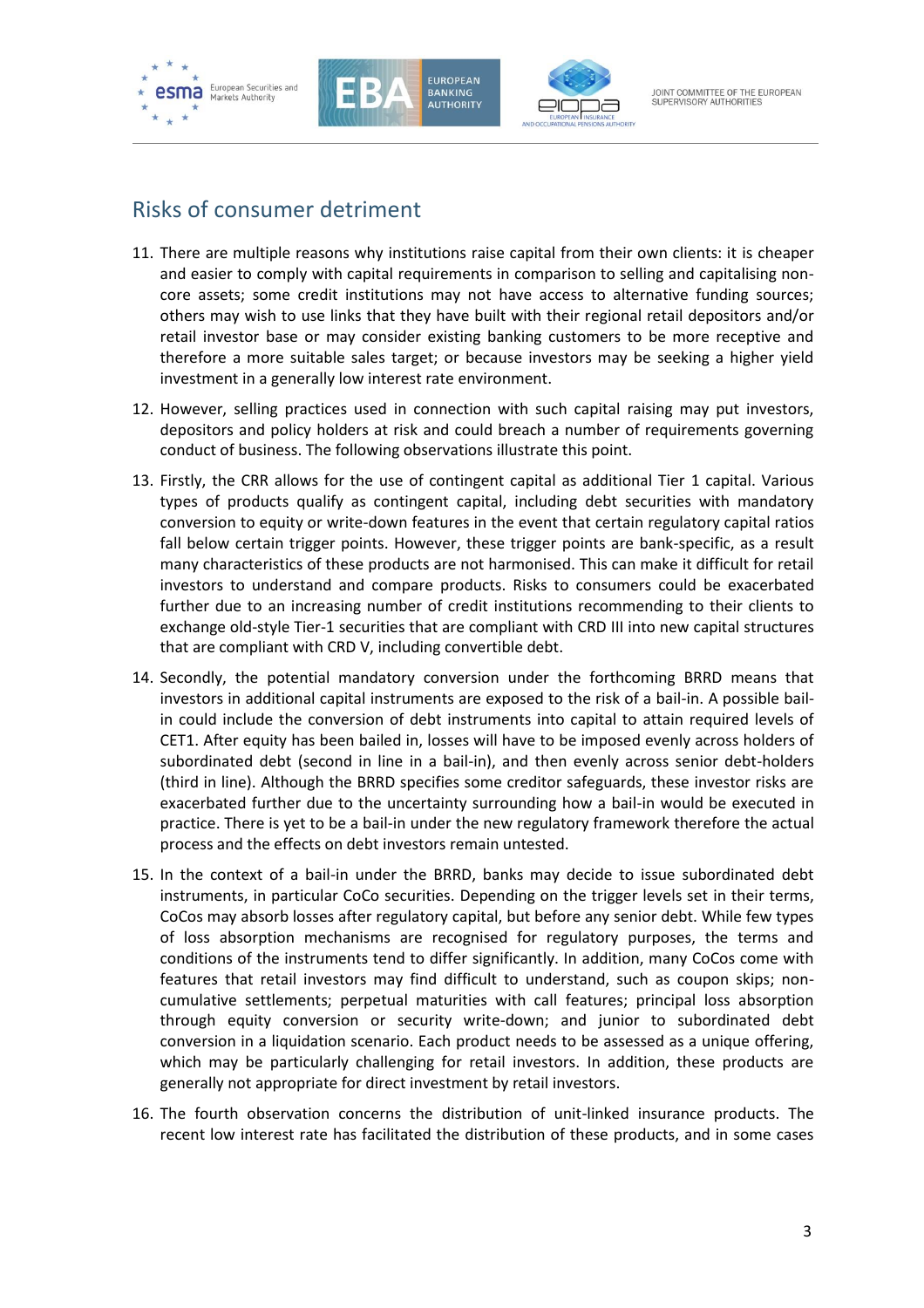

-





insurance undertakings have been persuading their customers to switch from their existing products with guarantees to unit-linked policies. The distribution of unit-linked policies could, under these market conditions, lead to conflicts of interests.<sup>1</sup> Furthermore, conflicts of interest are likely to arise if regulatory capital instruments issued by credit institutions belonging to the same group are distributed through unit-linked policies.

- 17. With the support of the national authorities in the 28 Member States, the three ESAs have conducted an analysis into how credit institutions have placed the instruments mentioned above. The assessment identified instances in which the following practices appear to have occurred:
	- investors have received no, insufficient or misleading information about product characteristics, prices or risks;
	- investors have received no, insufficient or misleading information about the financial status of the issuing bank;
	- investors and existing depositors have been approached through aggressive selling techniques;
	- existing depositors have been proactively approached by credit institutions and given the impression that a recommended product is as safe as a deposit or is protected by a deposit guarantee scheme, neither of which has been true;
	- investors have been exposed to misleading marketing and advertising;
	- investors have received unsuitable advice; and
	- investors have been sold inappropriate products during non-advised sales.
- 18. When this kind of behaviour results in investor detriment, the issuers of these instruments also suffer, in particular damage to their reputation and reduced confidence from markets and investors which can, in turn, reduce the take-up of issuances of this kind in the future. The main causes of these types of consumer detriment are the combination of high product complexity and poor management of conflict of interest within an entity, or a group of entities, issuing and distributing these instruments, and the inappropriate remuneration of staff placing these instruments. In addition, financial institutions may choose to issue such products through non-European subsidiaries, which can create additional uncertainty about the extent to which the investor is protected.
- 19. These observations suggest that financial institutions providing services to their clients need to be reminded about the existing regulatory obligations that apply to any instrument that they decide to place.

 $<sup>1</sup>$ This has already been subject to a supervisory recommendation concerning the marketing of debt securities in one</sup> Member State.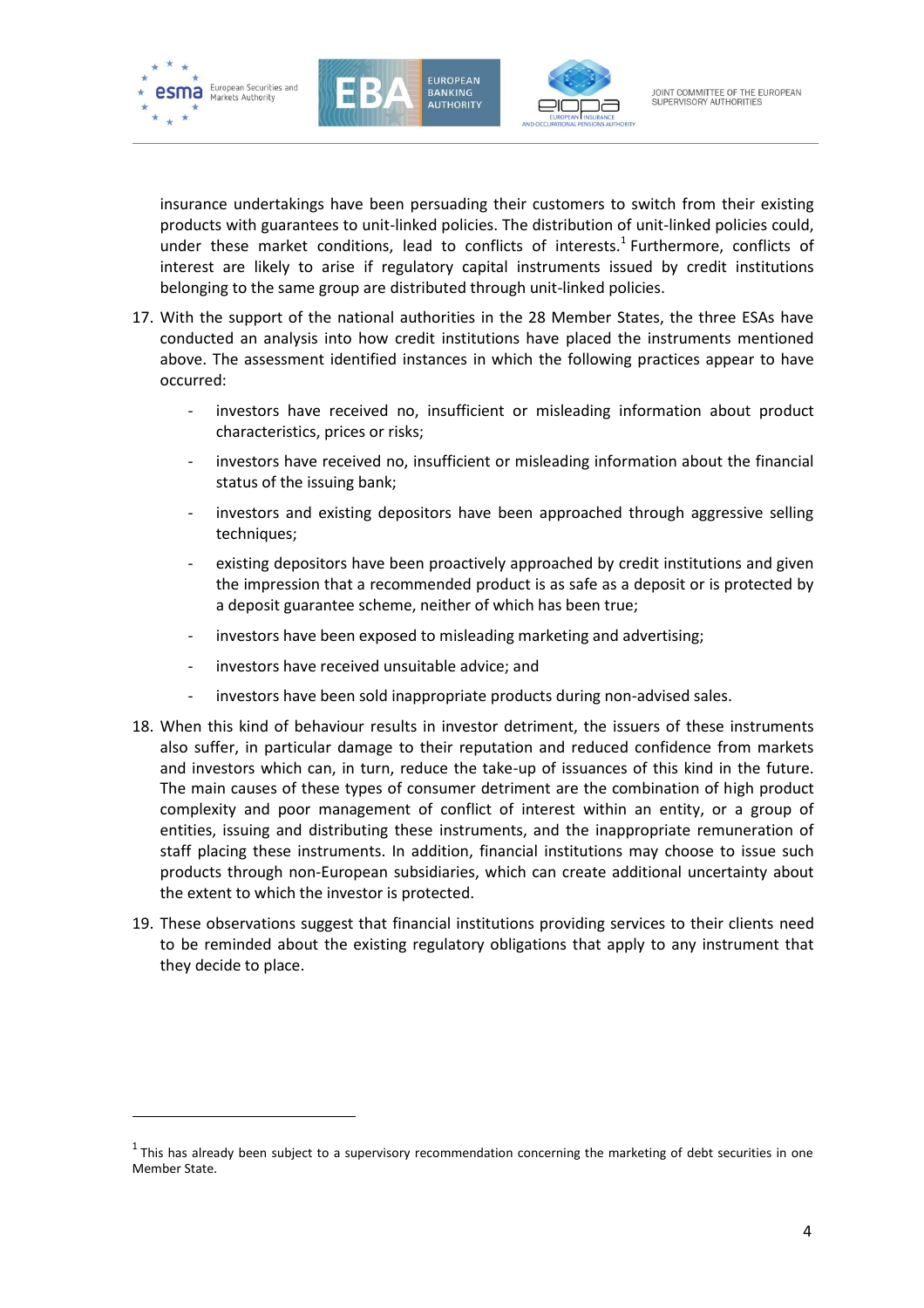





## Existing regulatory obligations

- 20. The provisions in the Markets for Financial Instruments Directive (MiFID) that are relevant to the above activities are already in force under MiFID  $L^2$  In the insurance sector, undertakings should also follow the relevant rules governing conflicts of interest, remuneration, the provision of information and respecting the consumer needs and demands. With regard to requirements applicable to deposits, financial institutions must not claim that a product is as safe as a deposit (i.e. repayable at par at maturity) or that it is protected by a Deposit Guarantee Scheme, if no such protection exists.
- 21. The most relevant requirements in terms of protecting investors are described below. Firms should ensure they comply with these requirements when providing any investment services to existing or potential retail investors in relation to the financial instruments mentioned in the sections above.  $3$
- 22. There are also some relevant changes currently being proposed in the ESMA's draft advice to the Commission on MiFID II. These changes are also set out below.

#### **MiFID I and relevant ESMA work based on MiFID I**

#### *Conflicts of interest*

-

- 23. Investor protection issues arising from the sale of the financial instruments described above already arise, from an organisational point of view, in the potential conflict of interest between the credit institution selling its own financial instruments (or selling financial instruments issued by entities of the same group), and the interests of their existing or potential clients. In practice, this means that prudential pressures cannot be allowed to override the obligations on firms to act honestly, fairly and professionally in accordance with the best interests of clients when placing existing or new financial instruments, either on an advised or non-advised basis, and to organise the provision of their services in compliance with these overarching obligations.
- 24. In the context of the existing organisational requirements and operating conditions for the provision of different services, MiFID I (Article 18) sets out the requirements for firms to:

'*take all reasonable steps to identify conflicts of interest between themselves, including their managers, employees and tied agents, or any person directly or indirectly linked to them by control and their clients…'*.

25. This is supported by the provisions in the MiFID Implementing Directive (Articles 21-23) which specify, among other things, how firms must identify conflicts of interest, establish, implement and maintain an effective conflicts of interest policy to identify and manage

<sup>&</sup>lt;sup>2</sup> Namely, Directive 2004/39/EC (MiFID I) and Implementing Directive 2006/73/EC (the MiFID Implementing Directive). While this reminder is mainly addressed to credit institutions selling the financial instruments identified above to investors, the requirements in this reminder also apply to credit institutions providing investment services as well as to investment firms. Most of these requirements are also relevant for asset managers when providing investment services to their clients, pursuant to Article 6(3) of Directive 2009/65/EC (the UCITS Directive) and Article 6(4) of Directive 2011/61/EU (the Alternative Investment Fund Managers Directive).

 $3$  Many of the MiFID requirements mentioned in this document also apply to relationships with non-retail clients. However, the focus of the document is mainly the provision of services to retail clients.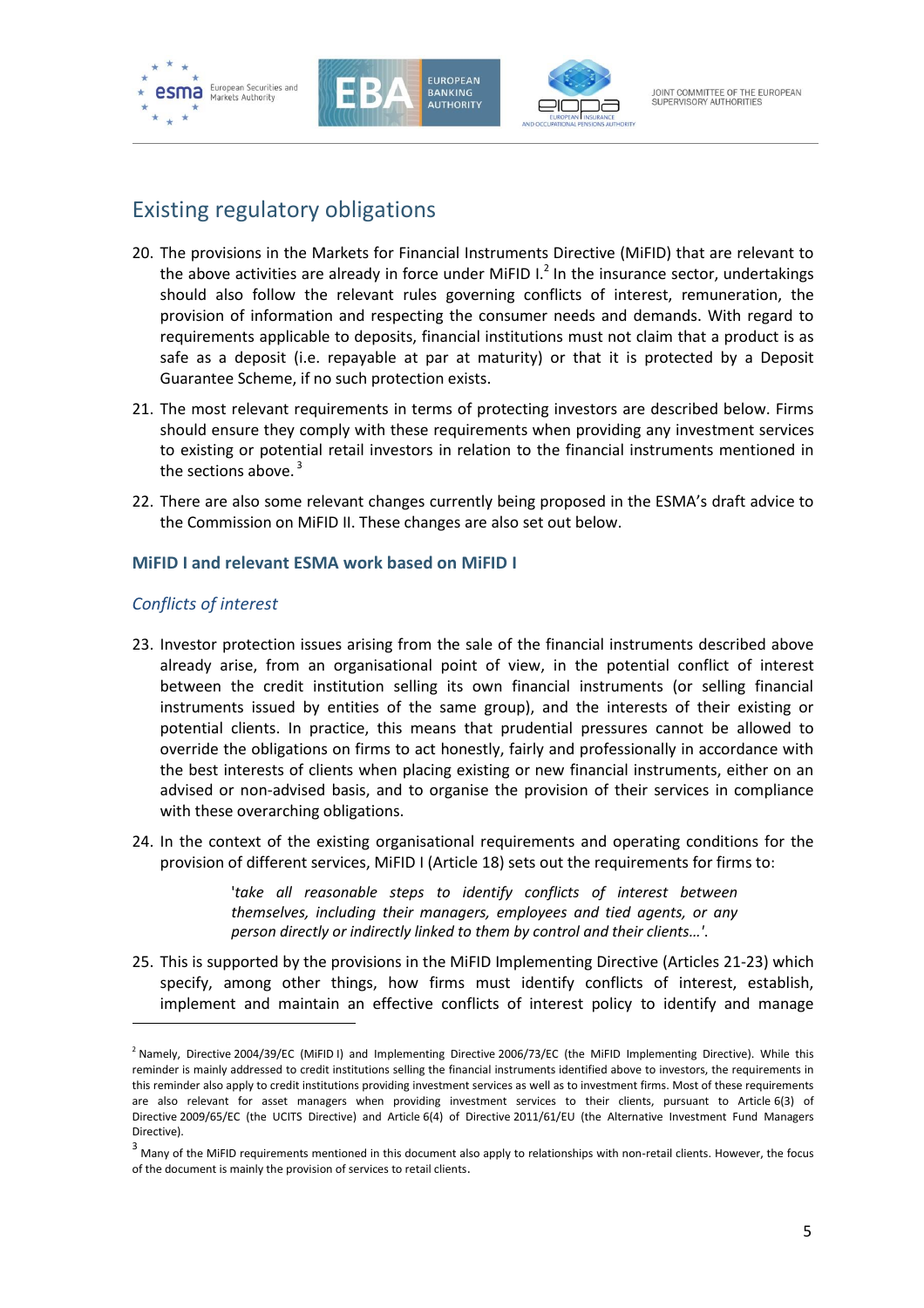





and/or disclose conflicts of interest, and record services or activities involving a material risk of damage to the interests of clients.

- 26. It is therefore necessary for firms to ensure that they have adequate organisational arrangements in place and to ensure that financial instruments that are targeted for offering by a firm to (existing or potential) clients, do not pose any risks to the clients' interests as a result of capitalisation pressures.
- 27. The duty to manage conflicts of interests applies across the firm and its respective functions and businesses. For example, in the context of the sale of own financial instruments, this will mean that a firm must properly identify and manage the conflicts that arise between the part of the firm that is seeking to manage the firm's capital requirements and the part of the firm that is seeking to recommend or sell financial instruments to clients (e.g. disclosure and other conduct of business rules).
- 28. In its recent opinion on 'MiFID practices for firms selling complex products', ESMA reminded financial institutions about conflicts of interest arising in the sale of own instruments: $4$

'Conflicts of interest arise in the sale of complex products especially when the selling entity is the issuer or is acting as the counterparty of the transaction. The compliance function should consider if incentives relating to the product create conflicts of interest (…). NCAs should monitor that firms make sure that any such conflicts are identified and managed'.

#### *Remuneration*

-

- 29. The remuneration of staff is also particularly relevant. The conflicts of interest requirements specified above would also apply to any reward or remuneration arrangements that may incentivise employees of institutions to sell the institutions' own financial instruments over other instruments, to the detriment of clients.
- 30. In its guidelines on remuneration, ESMA has made explicit reference to the design of remuneration policies and practices in the specific situation of firms selling their own instruments (similar considerations can be expressed about the sale of financial instruments issued by entities of the same group). In particular, the guidelines state that:

'Remuneration policies and practices should be designed in such a way so as not to create incentives that may lead relevant persons to favour their own interest, or the firm's interests (for example in the case of self-placement or where a firm promotes the sale of products that are more lucrative for it), to the potential detriment of clients'.<sup>5</sup>

<sup>&</sup>lt;sup>4</sup> Opinion on MiFID practices for firms selling complex products (ESMA/2014/146).

<sup>&</sup>lt;sup>5</sup> Guidelines on remuneration policies and practices under MiFID (ESMA/2013/606).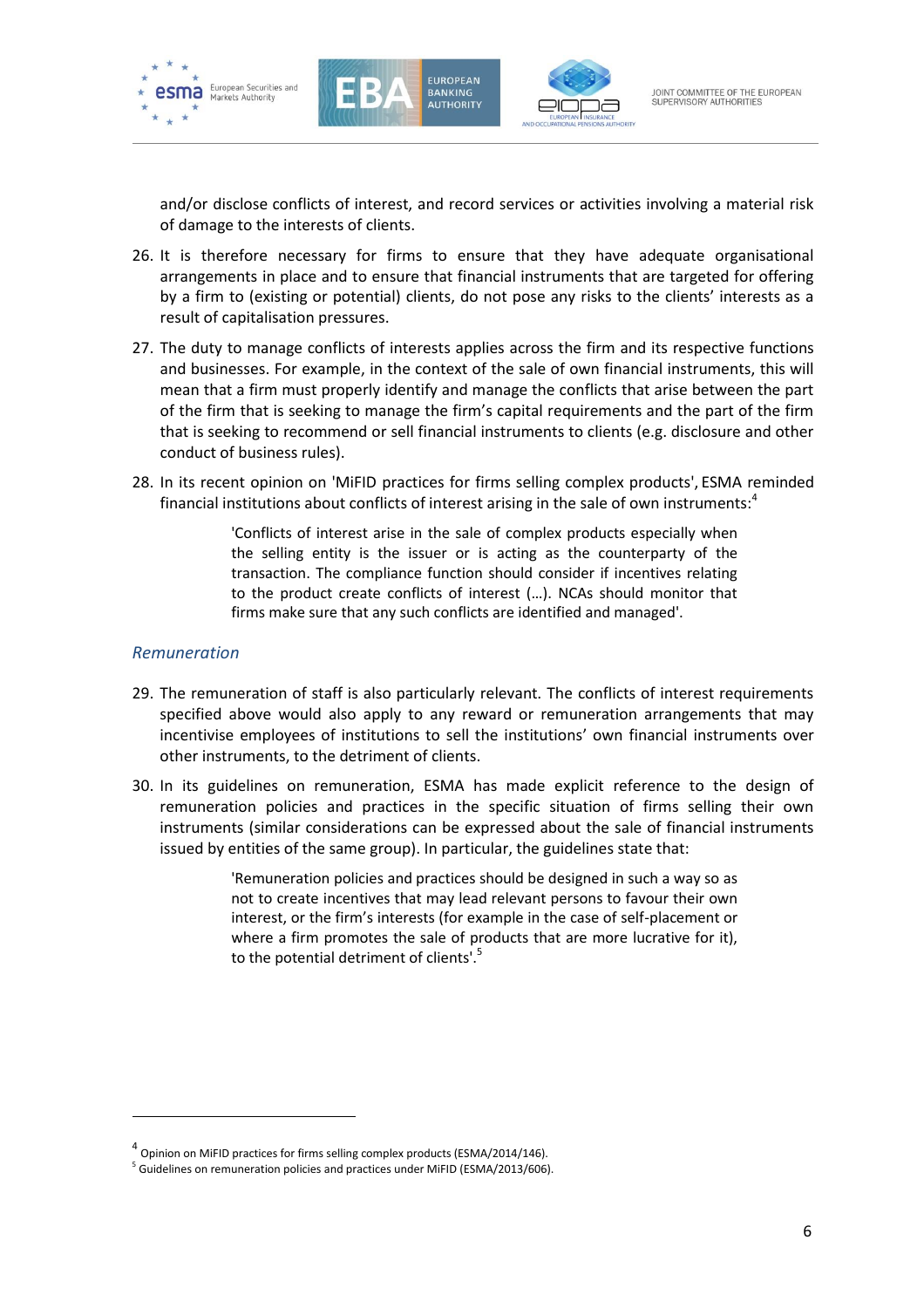

#### *Information to clients – clear, fair and not misleading*

- 31. Article 19(2) of MiFID I and Article 27 of the MiFID Implementing Directive describe how all information, including marketing communications, addressed by the firm to clients/potential clients must be fair, clear and not misleading.
- 32. Article 19(3) of MiFID I and Articles 30 and 31 of the MiFID Implementing Directive also specify the type of information that should be provided to clients or potential clients so that they are reasonably able to understand the nature of the information about the investment firm and its services and the nature and risks of the service or product being offered to them, including the requirement to provide appropriate guidance on and warnings about the risks. Proper client information should also include a description of the conflicts of interest policy maintained by the firm, which includes references to the measures adopted to manage conflicts arising from the sale of own financial instruments (or financial instruments issued by entities of the same group). The firm would not be compliant with this information requirement if this element is concealed or omitted.
- 33. In the ESMA Opinion on MiFID practices for firms selling complex products, ESMA expressed concerns about how MiFID I information requirements are applied by firms in an era of increasingly complex financial instruments<sup>6</sup>. These concerns hold true in the case of financial instruments described in the previous sections of this document. In its opinion, the ESMA indicated that information provided to clients should include the following: the potential benefits and returns in the simplest way possible, the scope and nature of any guarantee or capital protection offered, the potential consequences for clients seeking to sell or exit early from the investment.

#### *The provision of investment advice*

-

- 34. Article 4(1)(4) of MiFID I defines investment advice as the provision of personal recommendations to a client, either at the request of the client or at the initiative of the firm, in respect of one or more transactions relating to financial instruments. Article 52 of the MiFID Implementing Directive further specifies this definition by clarifying that the personal recommendation should be presented as suitable for the investor or potential investor or should be based on the consideration of the circumstances of that person.
- 35. The provision of investment advice triggers the obligation to obtain the necessary information regarding the client's or potential client's personal characteristics to enable the firm to recommend to the client or potential client the financial instruments that are suitable (see the section on suitability and appropriateness).
- 36. As already reminded by ESMA, the presentation of a financial instrument as suitable for the investor, either in an explicit or in an implicit form, constitutes investment advice in accordance with MiFID<sup>7</sup>. In this respect, even in situations in which a firm provides a

<sup>6</sup> Opinion on MiFID practices for firms selling complex products (ESMA/2014/146).

<sup>&</sup>lt;sup>7</sup> Provided that the other legal elements of the definition of investment advice are met (Questions & Answers – Understanding the definition of advice under MiFID, CESR/10-293).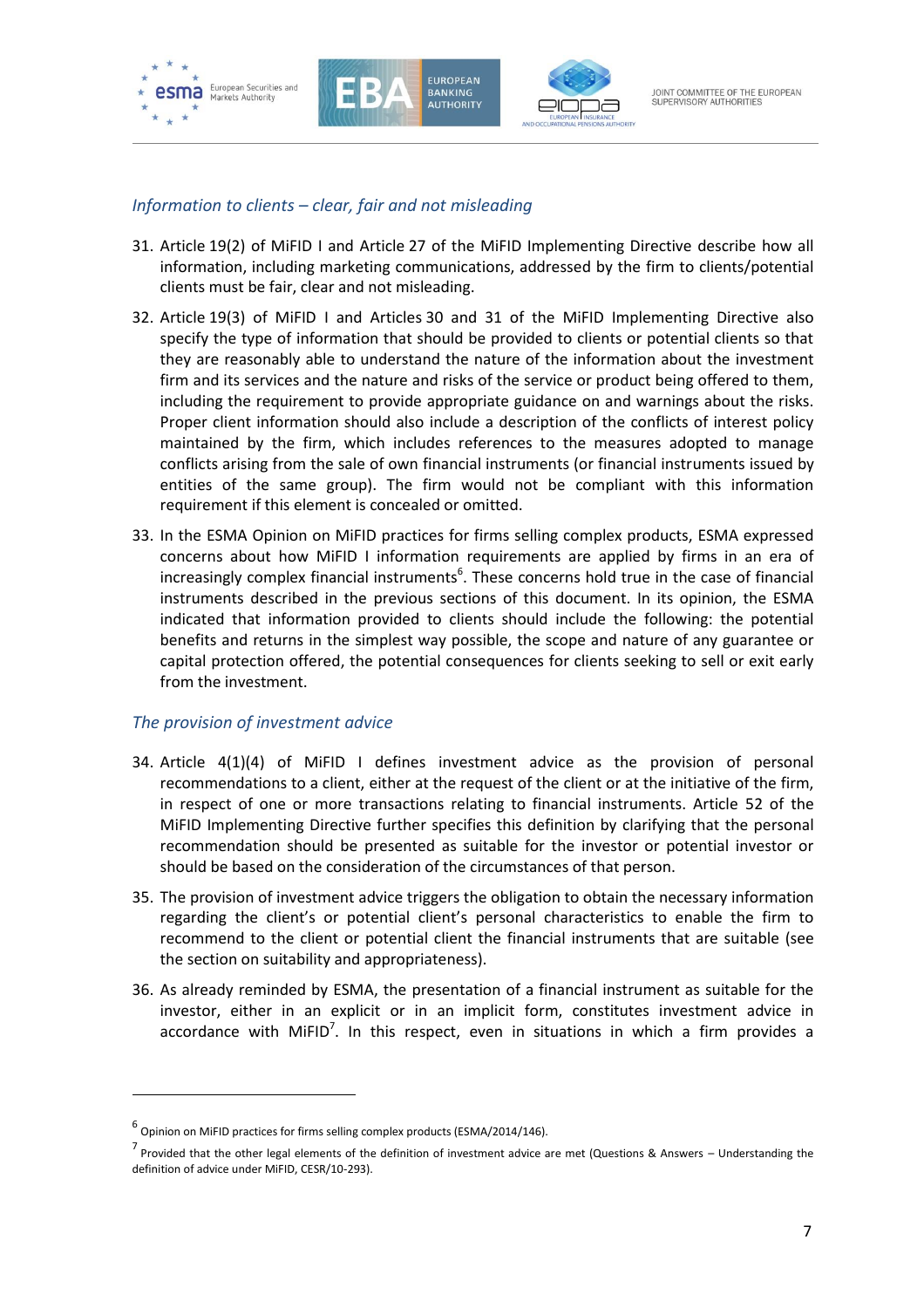

-





disclaimer to the client that no recommendation is being given, that firm could still be viewed as providing investment advice<sup>8</sup>.

#### *Suitability and appropriateness*

- 37. All firms providing investment advice or portfolio management have an obligation under MiFID I to assess whether financial instruments or services are suitable for their clients (Article 19(4) of MiFID I and Articles 35 and 37 of the MiFID Implementing Directive). This should include an assessment of the following 'necessary' information about the client or potential clients: knowledge and experience of the specific type of product or service (to understand the risks involved); financial situation; and investment objectives, so as to enable the firm to recommend investment services and financial instruments that are suitable for the client (or potential client).
- 38. The unique combination of significant product complexity and the severe conflict of interest may present not only a challenge to the client's ability to understand but also the knowledge and ability of sales staff. Firms have to ensure that investment advisors in retail markets in particular have adequate qualifications before they provide investment advice. Furthermore, the inherent conflict of interest could compromise the integrity of sales staff, leading to the risk of unsuitable sales. Therefore, firms should devote special attention to the training of sales staff responsible for relationships with clients and, in particular, staff providing advice.
- 39. The extent of information collected may vary. In determining what information is 'necessary' and relevant, investment firms should consider: the type of financial instrument that the firm may recommend (including its complexity and level of risk) and the nature, needs and circumstances of the client. While the extent of the information to be collected may vary, the standard for ensuring that a recommendation or an investment made on the client's behalf is suitable for the client remain the same.
- 40. For example, when providing access to new, complex, risky or illiquid financial instruments, firms should carefully consider the need to collect more in-depth information about the client than they would collect for less complex or risky instruments. The financial instruments mentioned in the sections above clearly present characteristics of risk or complexity or lack of liquidity and firms must pay special attention to ensure compliance with these requirements.
- 41. Similarly, it is crucial for firms to consider the situation of the client or potential client to ensure compliance with the suitability obligation specified in the MiFID; for example, more indepth information would usually need to be collected for potentially vulnerable clients accessing investment advice for the first time. This is to ensure that firms can assess the client's capacity to understand, and financially bear, the risk associated with the proposed instruments. As prescribed by Article 37 of the MiFID Implementing Directive, firms should not encourage a client or potential client not to provide information required for the purpose of the suitability assessment.
- 42. In addition, when assessing the suitability of the financial instruments or services provided to their clients, all firms should ensure the identification and mitigation of concentration risk.

 $^8$  For example, if a firm stated that a certain financial instrument would suit a particular client's needs, the inclusion of a disclaimer saying that this was not advice would be unlikely to change the nature of the communication as a personal recommendation to the client.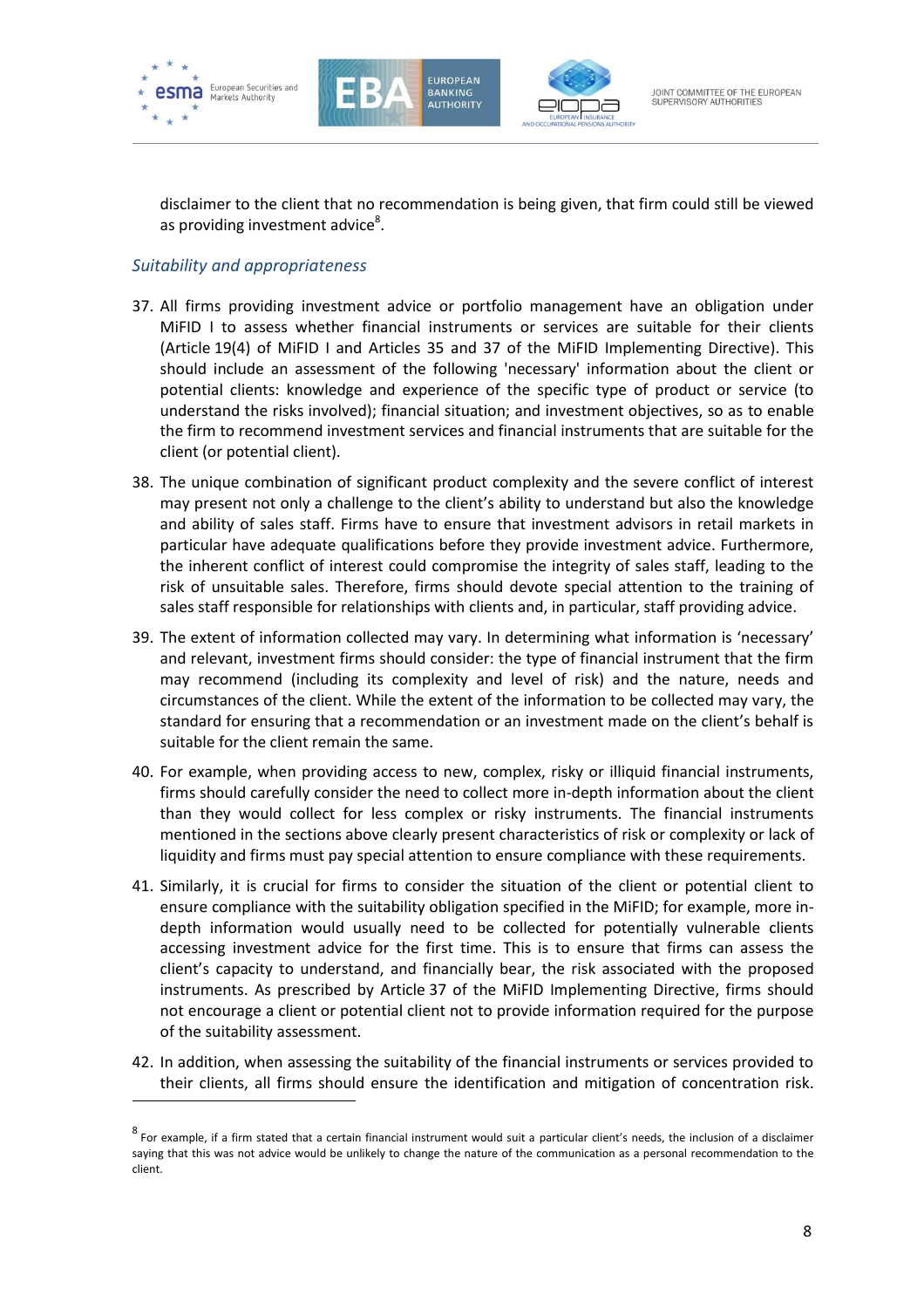





The ESMA guidelines on certain aspects of the MiFID suitability requirements (ESMA 2012/387) clearly state that:

> 'A firm should establish policies and procedures which enable it to ensure that the advice and portfolio management services provided to the client take account of an appropriate degree of risk diversification'.

- 43. In practice, this will mean that the assessment carried out by the firm on both the instrument and the client's situation before making a personal recommendation, should be commensurate with the sophistication, riskiness, uniqueness of the instrument proposed and the personal situation of the client. Therefore, sales staff need a comprehensive skill-set to perform a correct assessment in the context of a highly complex product structure.
- 44. The suitability assessment is the responsibility of the investment firm and firms should avoid stating or giving the impression that the client decides on the suitability of the investment. Similarly to what was explained in the section on investment advice, firms should avoid indicating, for example, that a certain financial instrument was deemed suitable by the client, or requiring the client to confirm that an instrument or service is suitable<sup>9</sup>.
- 45. For non-advised sales of complex financial instruments (investment services other than investment advice or portfolio management), Article 19(5) of MiFID I and Articles 36 and 37 of the MiFID Implementing Directive require firms to assess whether the service or product envisaged is appropriate for the client, taking into account the client's knowledge and experience (that is, whether the client is able to understand the relevant financial instruments and their risk).
- 46. Article 19(5) of MiFID I requires that, if a firm considers, on the basis of information received from its client, that the product or service is not appropriate for that client, then the firm must warn the client that this is the case. Where the client has not provided sufficient information to the firm in order for it to make a determination on appropriateness, the firm must issue a warning to the client or potential client that it has not been allowed to determine whether the product or service envisaged is appropriate for the client.
- 47. As for the suitability assessment, firms shall not encourage a client or a potential client not to provide information required for the purpose of the appropriateness assessment. Furthermore, the overarching obligation to act honestly, fairly and professionally in accordance with the best interest of clients applies to all investment services provided by firms.
- 48. Irrespective of the investment service provided and the relevant test undertaken by the firm (suitability or appropriateness), the requirements on information provided to clients specified in the relevant section above apply. Information provided to clients receiving any investment services (on an advised or non-advised basis) should always include a clear and sufficiently detailed description of the nature and risks of the financial instruments to enable the client to take investment decisions on an informed basis.

*Product governance*

-

<sup>9&</sup>lt;br>A more complete analysis of the MiFID suitability requirements is included in the ESMA guidelines on certain aspects of the MiFID suitability requirements (ESMA/2012/387).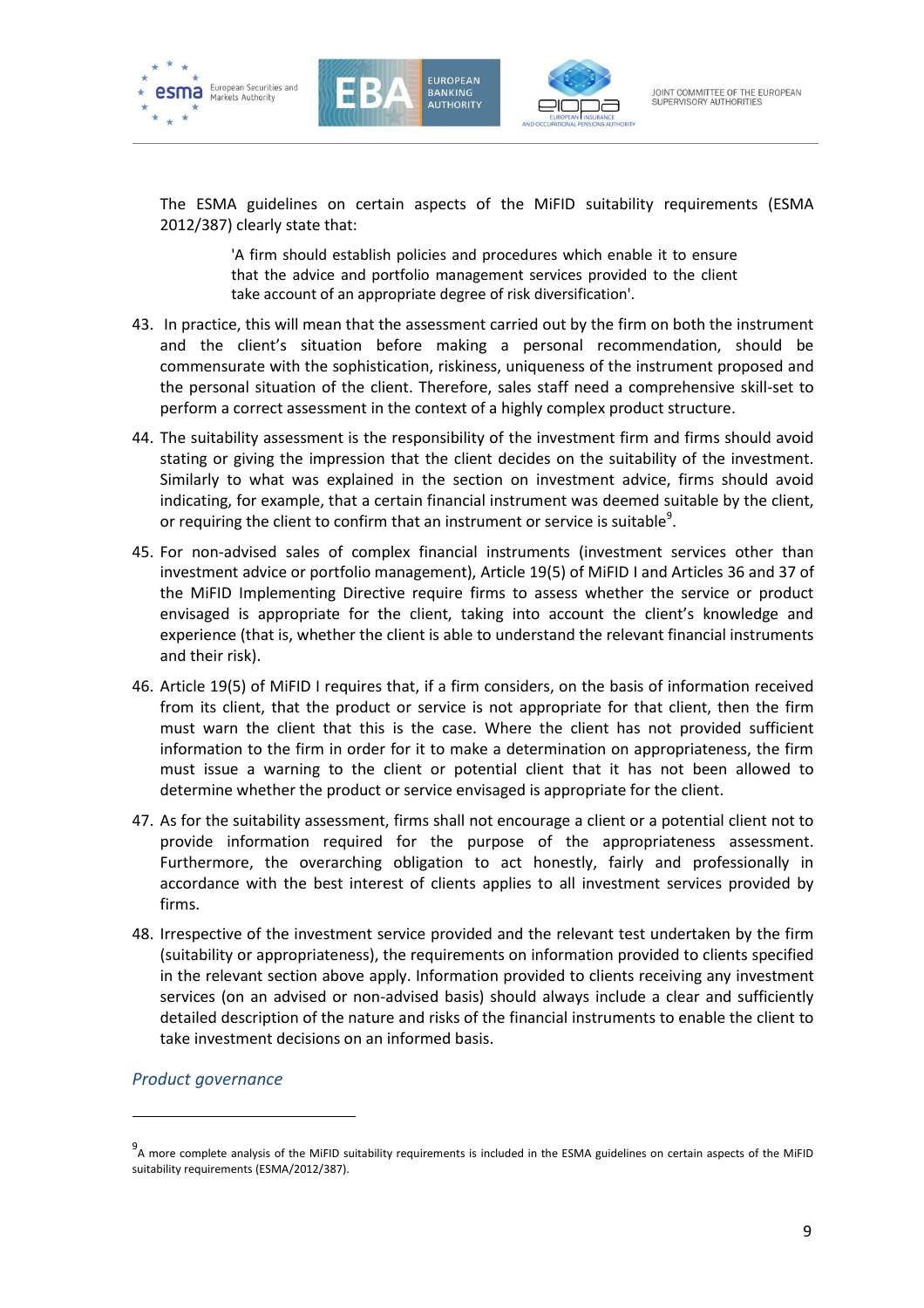





- 49. In its opinion on 'Structured Retail Products Good practices for product governance arrangements<sup>'10</sup> ESMA also notes that retail investors may find it difficult to understand the drivers of risks and returns of structured retail products (SRPs) and specifies a non-exhaustive list of examples of good practice illustrating arrangements that firms could put in place to improve their ability to deliver on investor protection.
- *50.* The good-practice examples include arrangements in relation to: general organisation of product governance arrangements; product design; product testing; identification of the target market; distribution strategy; transparency on costs; and exit opportunities. The 'Definitions' section of the opinion makes it explicit that the good practices presented should also apply to firms distributing their own SRPs*.*

#### **MiFID II proposals**

- 51. MiFID II will strengthen without materially altering the MiFID I provisions set out above in relation to conflicts of interest, clear, fair and not misleading information, suitability and appropriateness.<sup>11</sup> In addition, ESMA has been asked to provide technical advice to the Commission for the adoption of Commission delegated acts under MiFID II in a number of areas, including organisational and conduct of business requirements. In its draft technical advice, ESMA is dealing with the different obligations mentioned above. Of particular relevance are the proposals developed by ESMA for draft technical advice on conflicts of interest, including underwriting and placing.
- 52. The ESMA consultation paper on the draft technical advice to the Commission on MiFID\_II primarily aims to avoid firms over-relying on the disclosure of conflicts to clients, and instead increase the emphasis on the effective management and avoidance of conflicts (including the regular review of conflicts of interest arrangements). In addition, the ESMA consultation paper also proposes more tailored requirements specific to conflicts of interest management in the context of underwriting and placing, including the placing of own instruments (or instruments issued by other entities of the group) by firms.
- 53. In particular, the draft technical advice to the Commission states that investment firms and credit institutions engaging in the placement of financial instruments issued by themselves or other group entities to their clients, including their existing depositor clients, must have in place clear procedures for the identification and management of the potential conflicts of interest that arise in relation to this type of activity. These procedures may include considering refraining from engaging in the activity where conflicts of interest cannot be appropriately managed to prevent any adverse effects on clients.
- 54. The EIOPA has received a similar mandate from the European Commission for technical advice following an amendment of the Insurance Mediation Directive (IMD) by MiFID II. EIOPA has published a Discussion Paper on conflicts of interest in sales of insurance-based investment products, which focuses on the conflicts of interest that could harm consumers and on how these conflicts of interest can be best avoided or managed. Specific issues related

-

<sup>10</sup> ESMA/2014/332

<sup>&</sup>lt;sup>11</sup> Article 23 of MiFID II explicitly states that investment firms shall be required not only to identify but also to prevent or manage conflicts of interest.